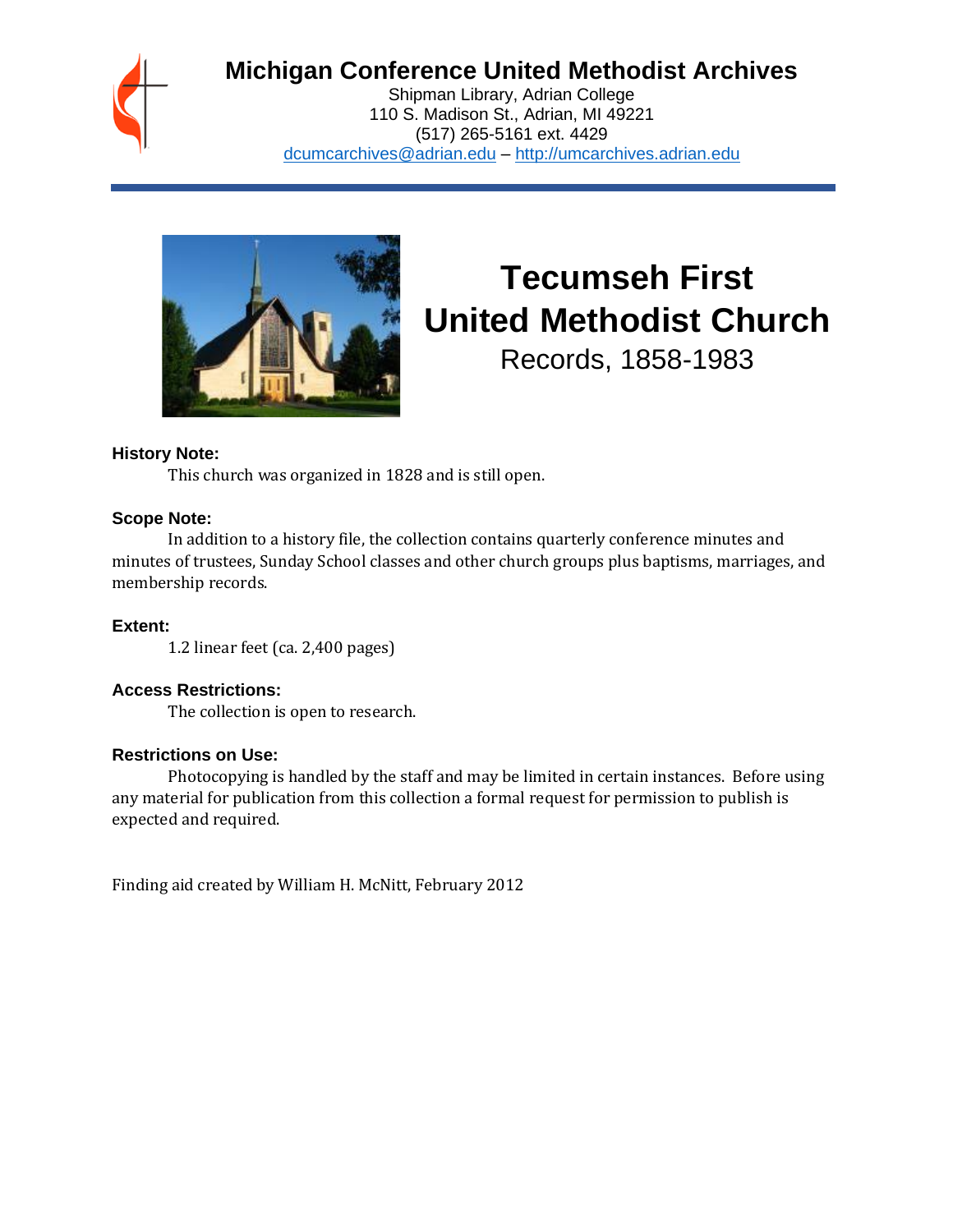#### **Appointments List**

- 1829-1830: Jacob Hill
- 1830-1831: J.W. Finley
- 1831-1832: Ezekiel S. Gavitt & Elijah H. Pilcher
- 1832-1833: James F. Davidson & Thomas Wiley
- 1833-1834: Bradford Frazee & Duncan McGregor
- 1834-1835: Thomas Wiley
- 1835-1836: James F. Davidson & Washington Jackson
- 1836-1837[: John H. Pitezel](http://umcarchives.adrian.edu/clergy/pitezeljh.php) & William M. Sullivan
- 1837-1838: Ransom R. Richards & Peter Sharp
- 1838-1839: George King & William Sprague
- 1839-1840: John Sayre & William Sprague
- 1840-1841: John A. Baughman & John K. Gillett
- 1841-1842: Halsey W. Ransom & Luther D. Whitney
- 1842-1843: William P. Judd & Luther D. Whitney
- 1843-1844: Resin Sapp [& William Taylor](http://umcarchives.adrian.edu/clergy/taylorw.php)
- 1844-1845: Jonathan Blanchard & William P. Judd
- 1845-1846: Francis B. Bangs & Hiram M. Roberts
- 1846-1847: Francis B. Bangs & Richard McConnell
- 1847-1848: Isaac C. Abbott & William Kelly
- 1848-1849: Caleb A. Bruce & Daniel Bush
- 1849-1850: Caleb A. Bruce & Addison C. Shaw
- 1850-1851: John Levington & William Mothersill
- 1851-1852: Alexander Campbell
- 1852-1854: James F. Davidson
- 1854-1855: William P. Judd
- 1855-1856: Isaac Taylor
- 1856-1858: William Fox
- 1858-1860[: William E. Bigelow](http://umcarchives.adrian.edu/clergy/bigelowwe.php)
- 1860-1862: Alanson R. Bartlett
- 1862-1864[: Erastus R. Hascall](http://umcarchives.adrian.edu/clergy/hascaller.php)
- 1864-1865: Dean C. Wright
- 1865-1867: John H. Burnham
- 1867-1868: Elijah H. Pilcher
- 1868-1870: Lyman H. Dean
- 1870-1872: Orrin Whitmore
- 1872-1874: Samuel Clements
- 1874-1877: William Q. Burnett
- 1877-1880[: Andrew J. Bigelow](http://umcarchives.adrian.edu/clergy/bigelowaj.php)
- 1880-1883: Raynor S. Pardington
- 1883-1885: George W. Hudson
- 1885-1888: Thomas G. Potter
- 1888-1891: John S. Joslin
- 1891-1892: Oliver J. Perrin
- 1892-1897: John P. Varner
- 1897-1900: William B. Pope
- 1900-1903: McKendree T. Seelye
- 1903-1905: Ephriam Sedweek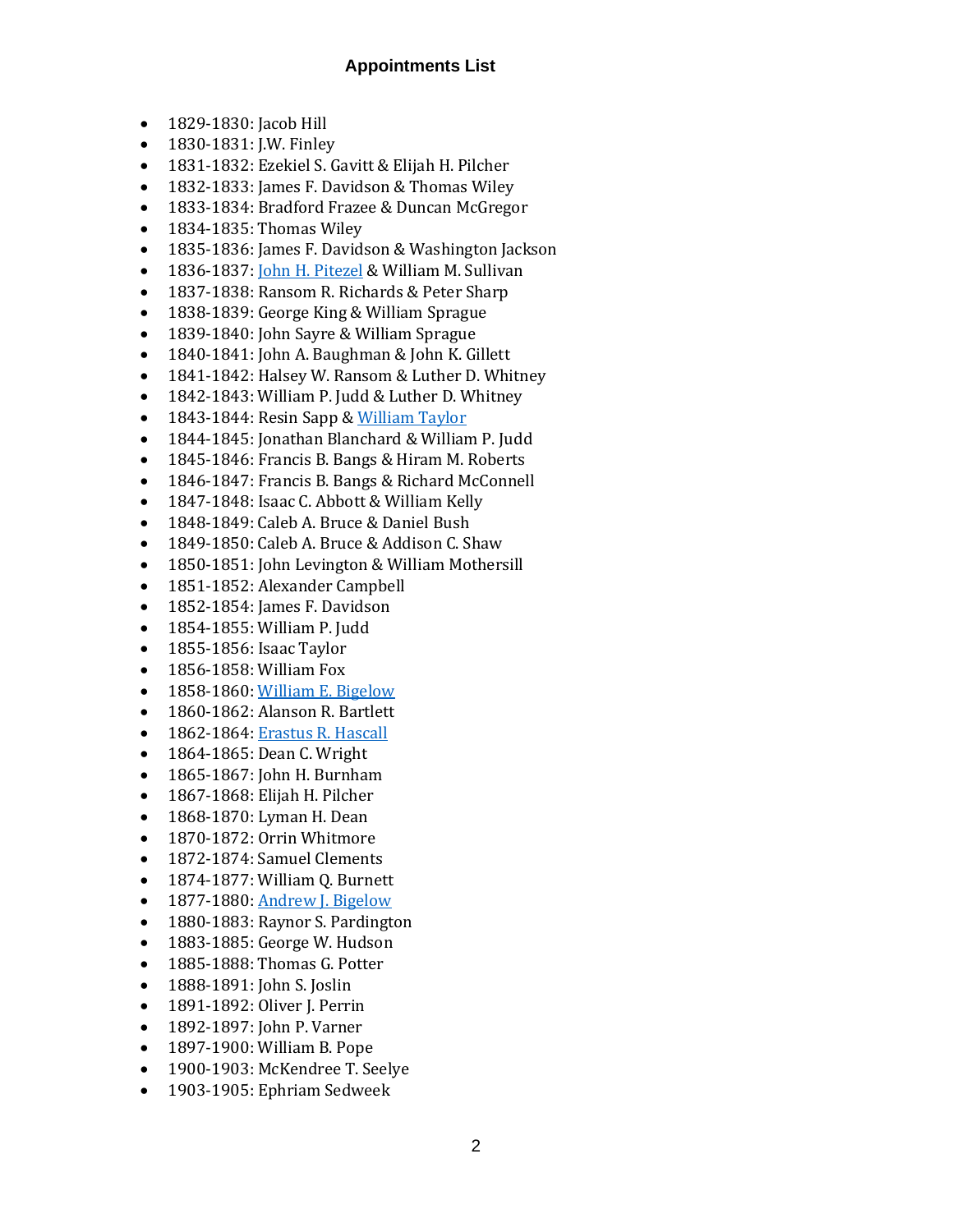#### **Appointments List**

- 1905-1908: William M. Ward
- 1908-1910: David Stanley Shaw
- 1910-1912: George N. Kennedy
- 1912-1914: Gillespie H. Whitney
- 1914-1917: George W. Jennings
- 1917-1918: William J. Balmer
- 1918-1920: Calvin M. Thompson
- 1920-1922[: William A. Gregory](http://umcarchives.adrian.edu/clergy/gregorywa.php)
- 1922-1928: Henry J.B. Marsh
- 1928-1931: Arthur T. Camburn
- 1931-1934: George G. Hicks
- 1934-1937[: Walter C.B. Saxman](http://umcarchives.adrian.edu/clergy/saxmanwcb.php)
- 1937-1942: Edward F. Hildebrand
- 1942-1952: Norman MacNaughton
- 1952-1954[: Ronald A. Brunger](../fa/brungerrapapers.pdf)
- 1954-1955: To be supplied
- 1955-1957: Horace L. James
- 1957-1960: James Dawson Nixon
- 1960-1962: Allen E. Wittrup
- 1962-1973: Donald C. Porteous
- 1973-1983: Allan G. Gray
- 1983-1988: Gordon E. Ackerman
- 1984-1986: Stuart L. Proctor (Associate)
- 1988-August 1994: John H. Bunce
- September 1994-1999: James Schwandt
- 1999-2010: David R. McKinstry
- 2010-Present: Mark A. Miller